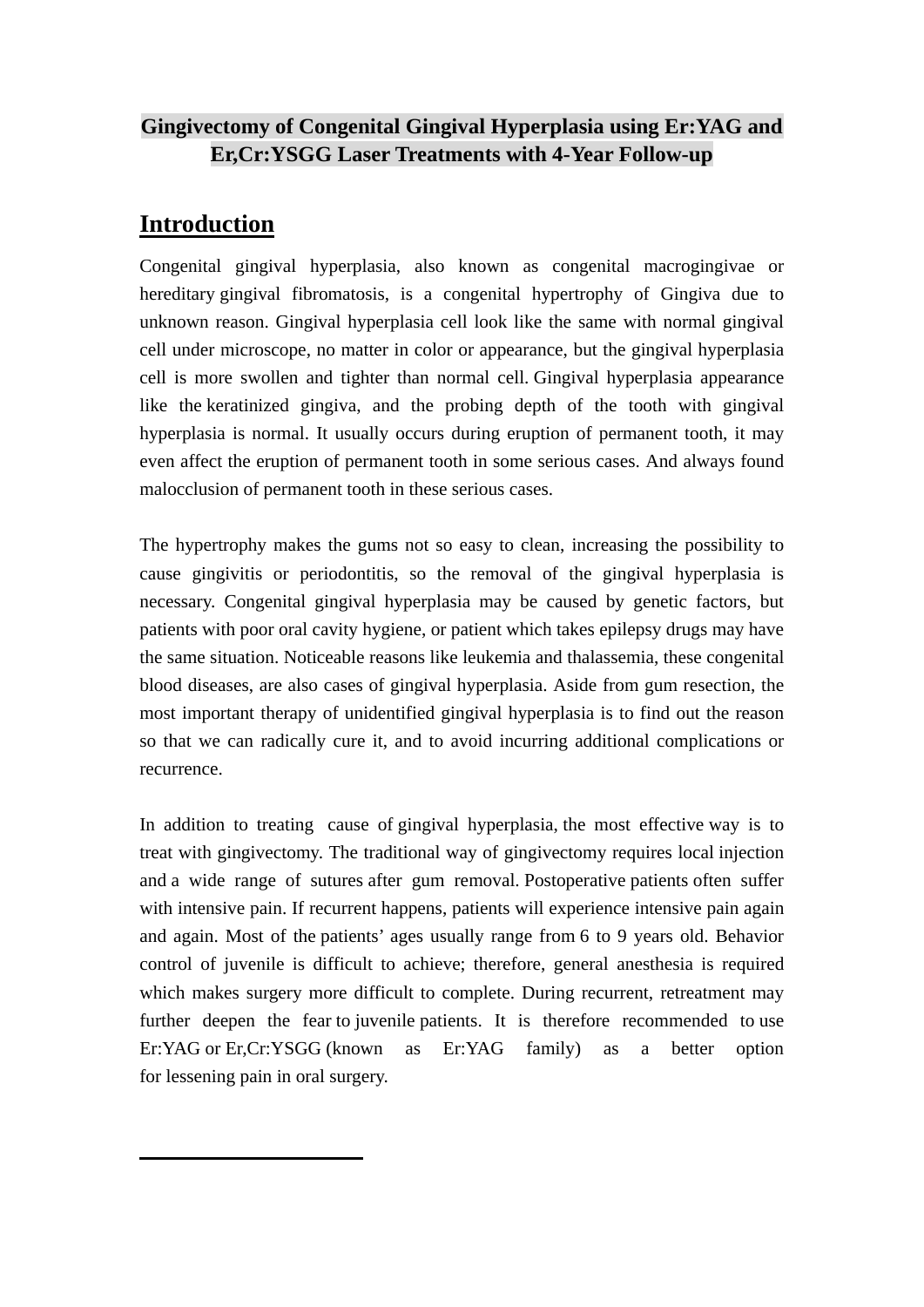# **Methods and Materials**

- Laser equipment and settings:
	- 1. Er:YAG laser: LiteTouch soft tissue mode at  $4W \sim 5W$  with  $40 \sim 50Hz$ (100mJ) and 50% of water (Fig. 1)
	- 2. Er,Cr:YSGG laser: Waterlase at 1.5W~2W with 30% of water, 20% of air, at 20Hz (Fig. 2)
- Surface anesthesia gel is applied for large-scale removal.
- 1W with no water is used for coagulation after resection.
- After surgery, let patient take 250mg Panadol Q6H/PRN for relief pain if needed. and wound care introduction and using of Chlorhexidine 0.02% for mouth rinse.



Fig. 1 LiteTouch (Er:YAG laser) with no fiber Fig. 2 Waterlase (Er,Cr:YSGG laser)



# **Cases Report**

*Patient:* Male, 6 years old, came to clinic on 2006/08/22

*Symptoms and sign:* Upper and lower gingival has been swollen more than a year, but significant pain is not felt by patient.

No specific medical history or systemic diseases. Has been eating Chinese herbal medicine half a year ago, but discontinued since then.

Pictures of situations inside the mouth: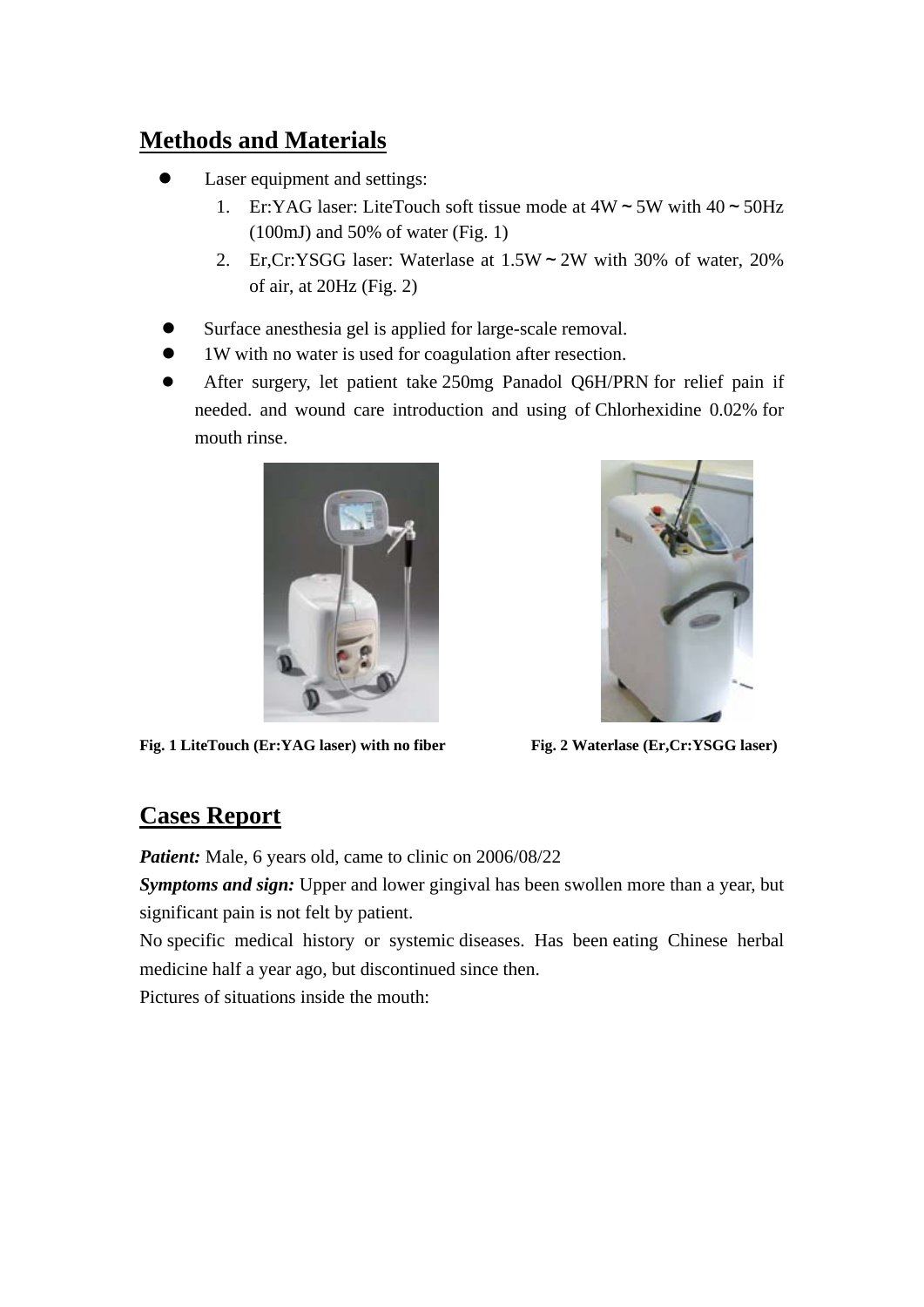





gingiva enlargement focused at the erution of anterior teeth is revealed in intraoral examination, but similar situation is not founded in the first molar.

the situation of mandible

The inspection of X-ray: There is no difference except the caries of primary tooth.



- Tentative diagnosed as unidentified congenital gingival hyperplasia.
- Other diseases are suspected, therefore suggest transfer to bigger Hospital.
- The patient came back to our clinic on 2006-12-8, he already checked in Pediatric and Hematology-and-Oncology but nothing serious is diagnosed and no specific findings. Pathological section is also offered. It tuned out that it was only a normal keratinized gingiva cell with thicker cells.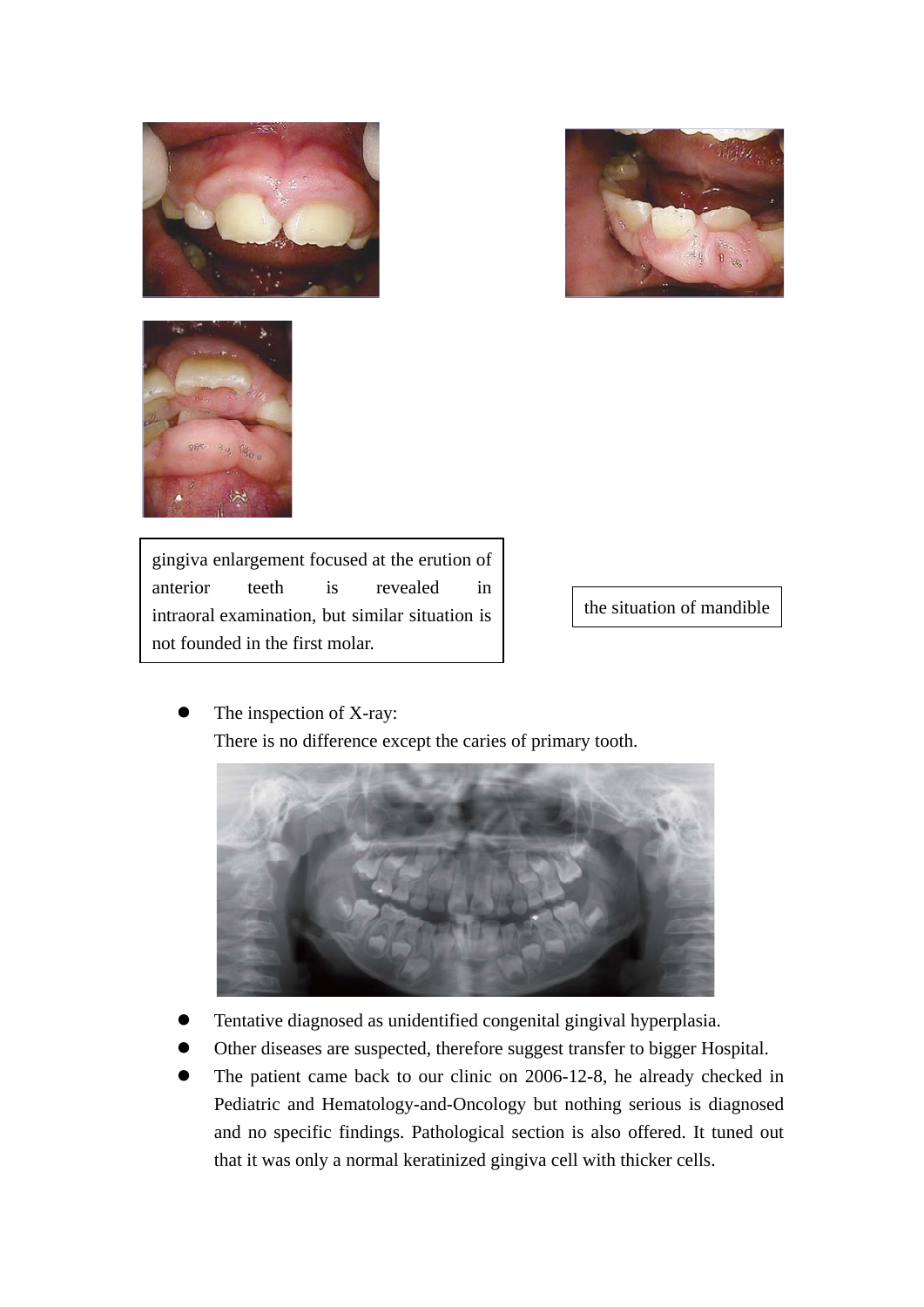Congenital gingival hyperplasia is diagnosed by the dental department, therefore suggest him for traditional gingivectomy operation under general anesthesia. But the patient's parents worry about the risk of general anesthesia, and know our clinic have dental laser instrument for gingivectomy, they agreed try to treated in our clinic with laser in the operation.

## **Treatment Plan**

**1. 2007/10/13 Using Er:Cr:YSGG laser for gingivectomy (1st therapy).** Because it was the first time to do the gingivectomy, in order to avoid pain and prevent growing of non-keratinized cell from the healing of gingiva, the area and

thickness of resection is minimized. To make the result easier to obtain, operation

is focused on the upper central permanent incisor area, and level of patient's pain is tested.



After gingivectomy Laser coagulation







Before gingivectomy After a week, Congenital gingival hyperplasia is lessen

### 2. **2007/12/08 Using Er,Cr:YSGG laser for gingivectomy (2nd therapy).**

The lower jaw area was resected at the second time, in order to avoid pain the area of resection is minimized. Therefore the result after treatment is not obvious, and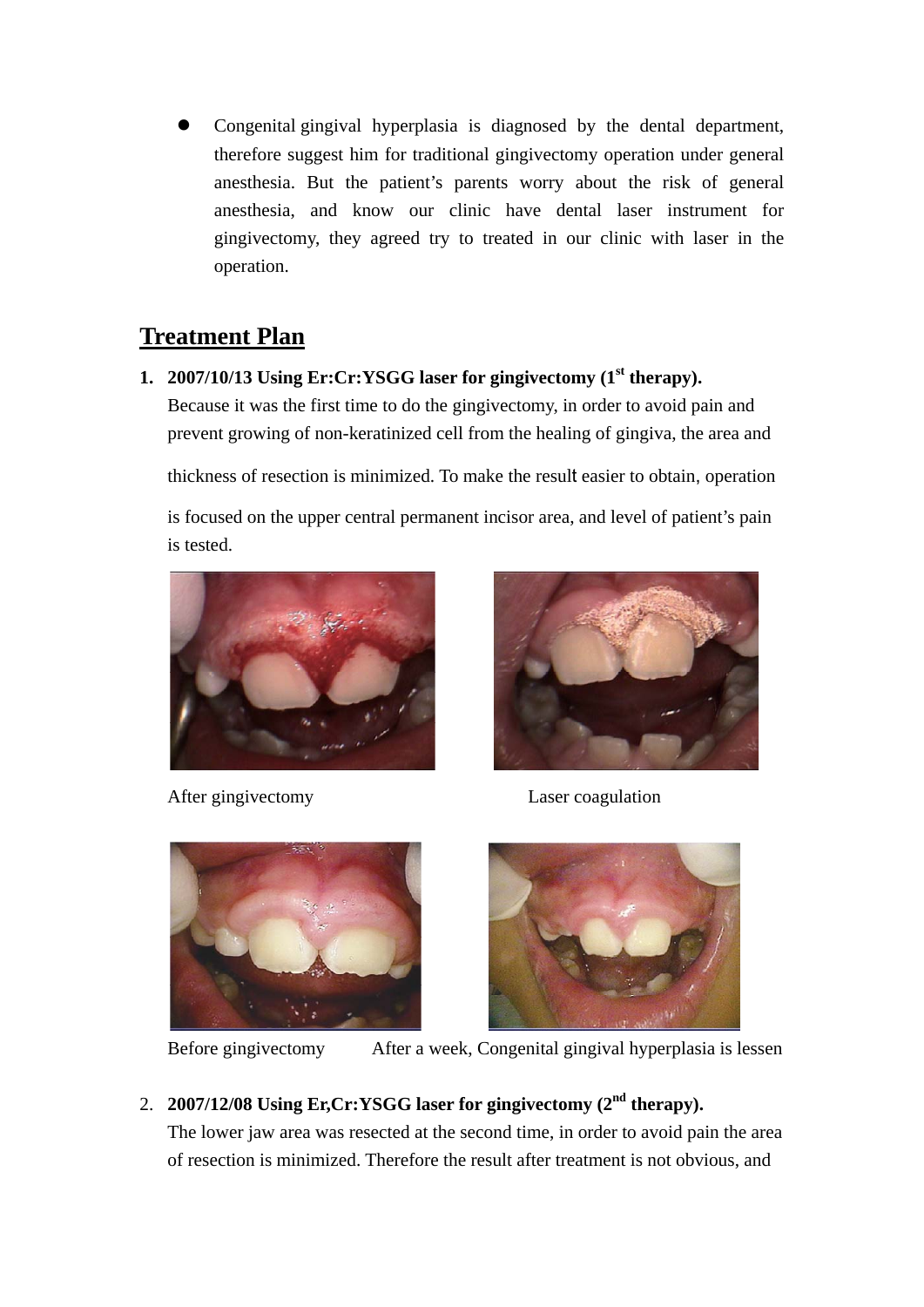the gum was rough.



Before After



The result after one week, the gum was rough.

### **3. 2008/01/19 Using Er:Cr:YSGG laser for gingivectomy (3rd therapy).**

After two times of resection, less pain was experienced by patient, the gum is healing better. Therefore the area and thickness of the third resection is bigger than before.





Before resection Use Turtle technique doing the resection





Coagulation Coagulation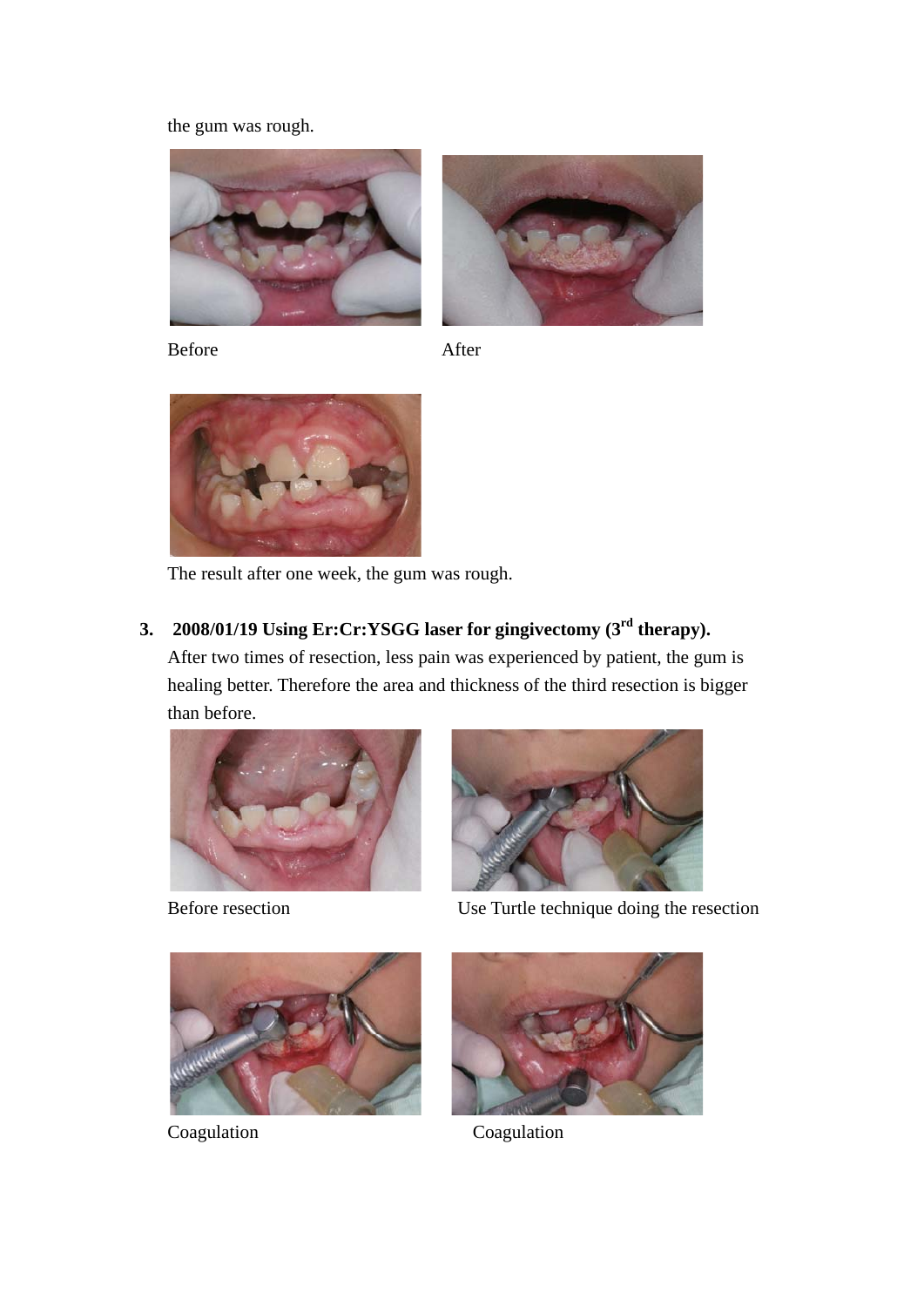

After resection

# **4. 2008/05/03** Using Er:Cr:YSGG laser for gingivectomy (4<sup>th</sup> therapy).

Because poor oral hygiene of the patient, slight recurrence was found. Hence laser resection was applied again, and the result tuned out pretty good.







After 2008/05/09 After one week





After one week, little recurrence on lingual side 2008/05/17 After two weeks



After two weeks, healing pretty good.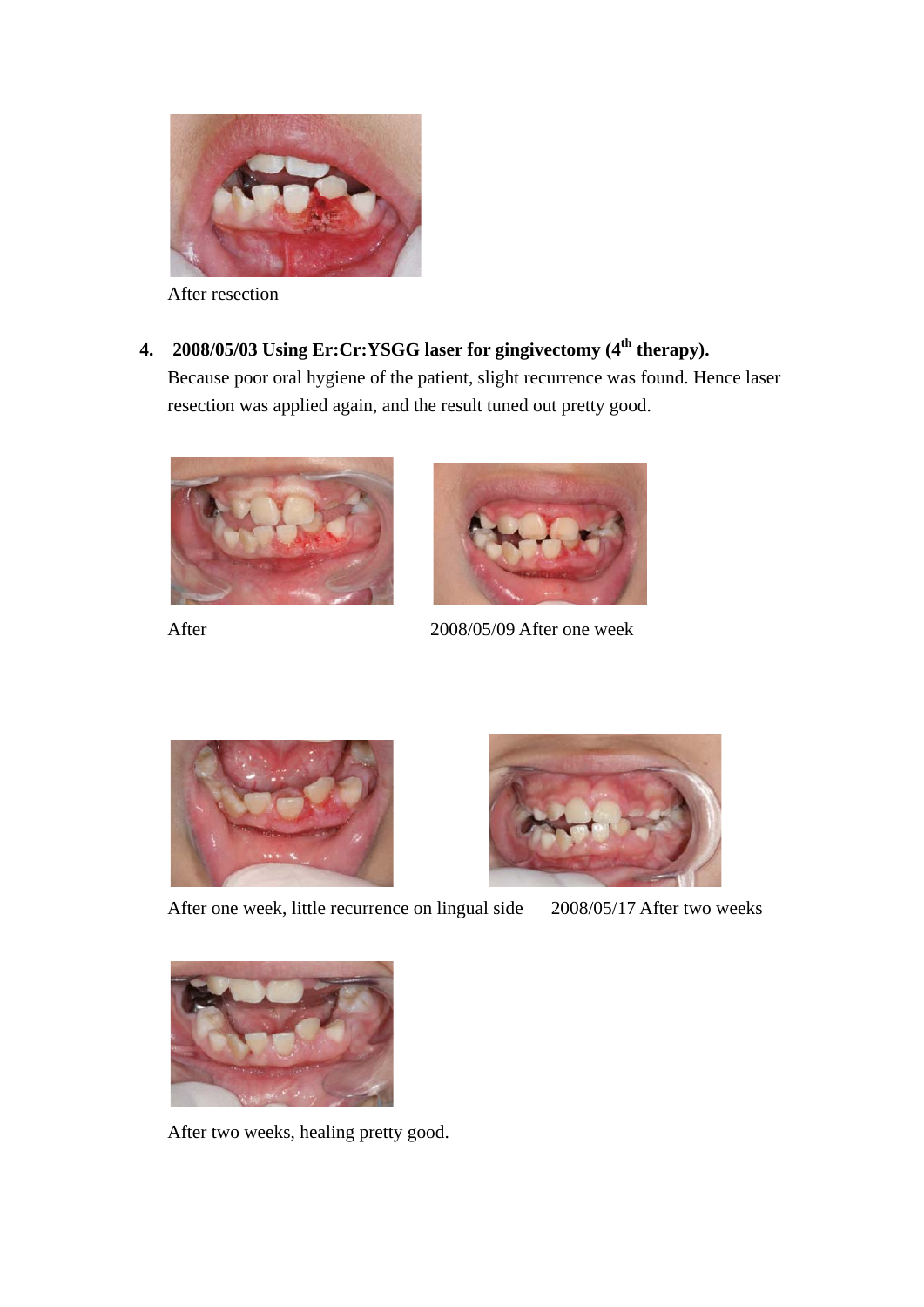### **5. 2008/08/12 Using Er:Cr:YSGG laser for gingivectomy (5<sup>th</sup> therapy).**

Observed teeth 22 and 32 which are still eruption. Recurrence was found on teeth 33. Because of the lack of cleaning in the mouth cavity of the patient, the hyperplasia of the palatal side of teeth 22 is seriously recurred. Resection for these two areas are applied, but after the treatment, teeth 22 still recurred, the reason maybe that teeth 22, 32 and 33 are still growing.





the recurrence of teeth 22 before surgery The upper gum is almost healed before surgery.







After sugery **After resection of teeth 22** 



2008/08/29 The healing after two weeks there is still slight swell after two weeks, because of insufficient cleaning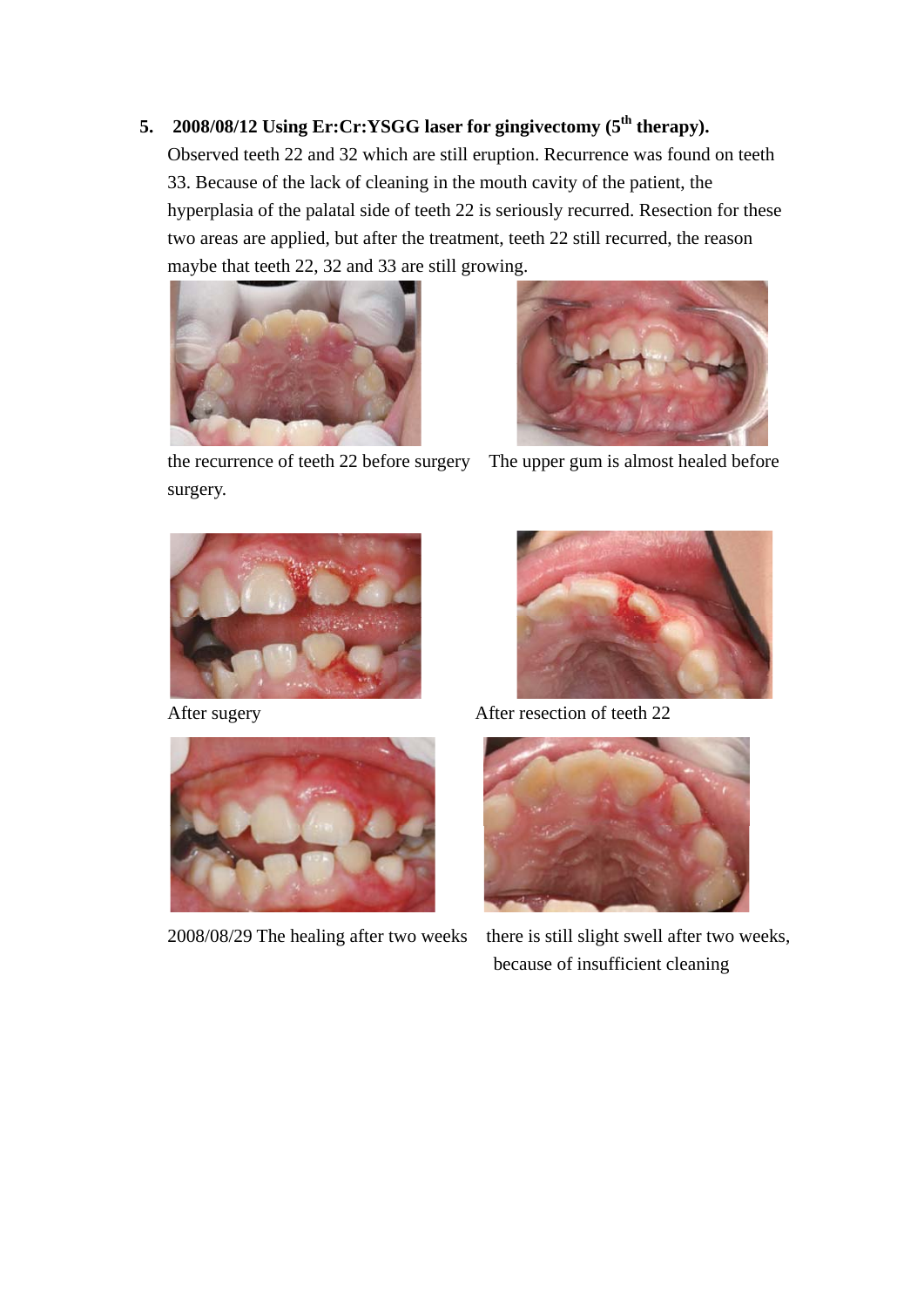

2008/11/25 the situation is getting well the situation after three months





After three months, the outside of teeth 22 recurred, especially proximal gingiva. Most likely due to insufficient cleaning resulting congenital gingival hyperplasia Three months after surgery, recurrence is still found on mandible

### **6. 2009/01/02 Using Er,Cr:YSGG laser for gingivectomy (6<sup>th</sup> therapy).**

The hyperplasia found on the facial gingiva of teeth 22, slight hyperplasia is also found at the palatal side. Therefore laser resection is used directed against these places, the result turned out well after healing.







Before slight hyperplasia at cheek gum



After 2009/01/07 one week later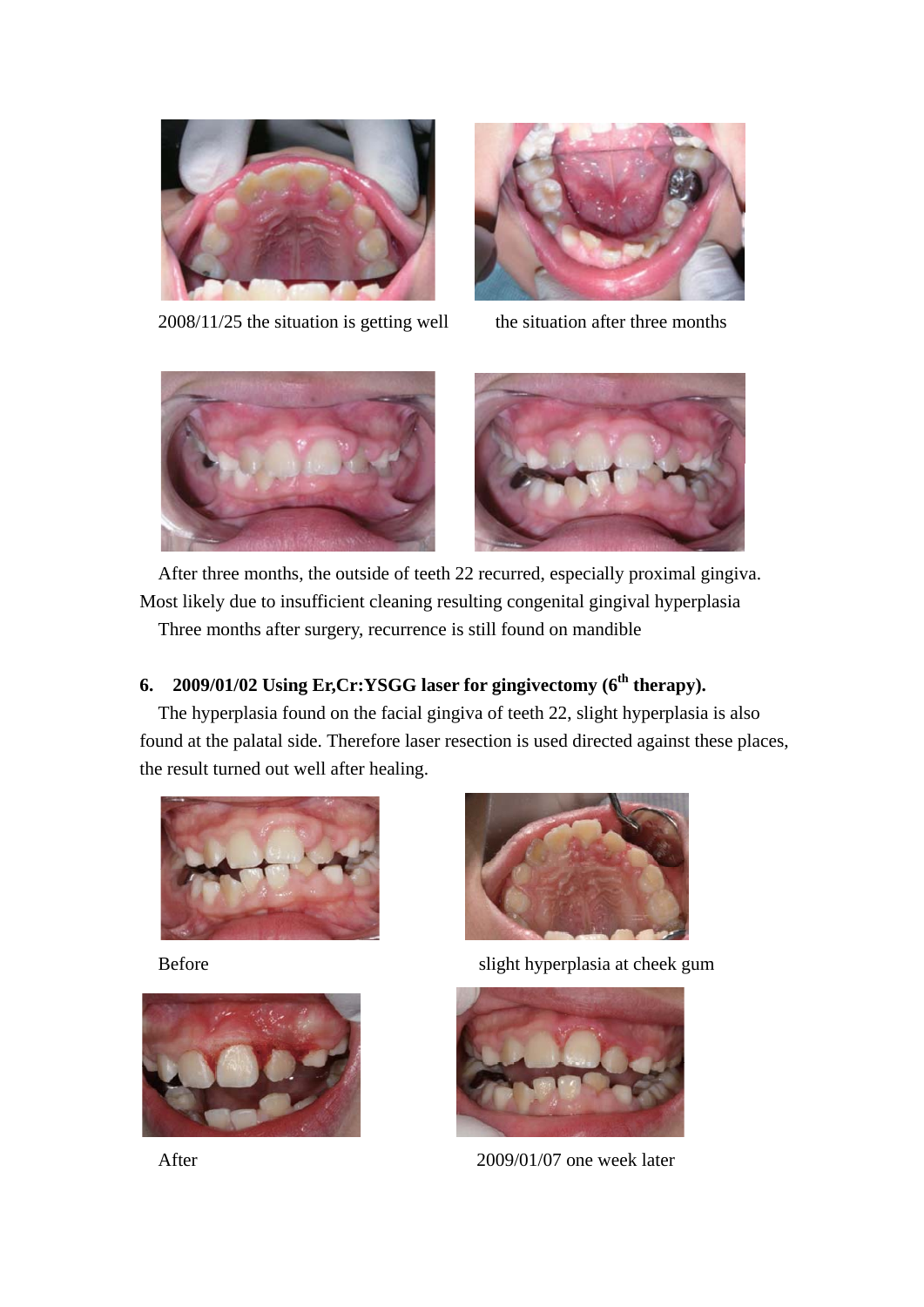#### **7. 2009/02/03 Using Er:YAG LiteTouch laser for gingivectomy (7<sup>th</sup> therapy).**

The patient came back after one month for a further follow-up. The upper gingiva had already reverted to its normal size and there was no recurrence; but further observation is still needed. Since Er:YAG laser (LiteTouch, Syneron) was recently introduced into the clinic, so LiteTouch was used to resect the lower gingiva. Not only LiteTouch has much faster speed to resect thicker tissues, but also it gives a better healing with a slightly swollen wound.





**Immediate after resection** The upper gum has The lower gums is a



**at the lower jaw recovered with no recurrence little bit swollen after 10 days** 

#### **Discussion**

The advantages of using Er:YAG family lasers for gingivectomy on the gingival hyperplasia include:

- Because patients who suffer from gingival hyperplasia are usually young, therefore using Laser for gingivectomy can reduce their pain. Anesthetic or local anesthesia are not necessary for surgery neither. Although pain after operation cannot be avoided, but it is more relieved, and the wound heals faster.
- If have the recurrence situation, because there is less pain on resection. The patient can accept resection for many times.
- At beginning can resection for smaller range, after operation it doesn't need to suture.

But there are some disadvantages to pay attention:

- Laser for large area resection's speed still too slow, it's easier to bleed (compare with traditional operation), it need longer time, sometimes the younger patient doesn't have much patience, but it can reduce a lot of pain, therefore can make up this defect.
- After operation the gingiva have many blood capillary, it will easier to bleed, but just need oppress 5-6 minutes can stop bleeding.
- Do not remove too deep gingival tissue, although seems didn't resection periosteum after heal over it can grow normal attached gingiva, in order to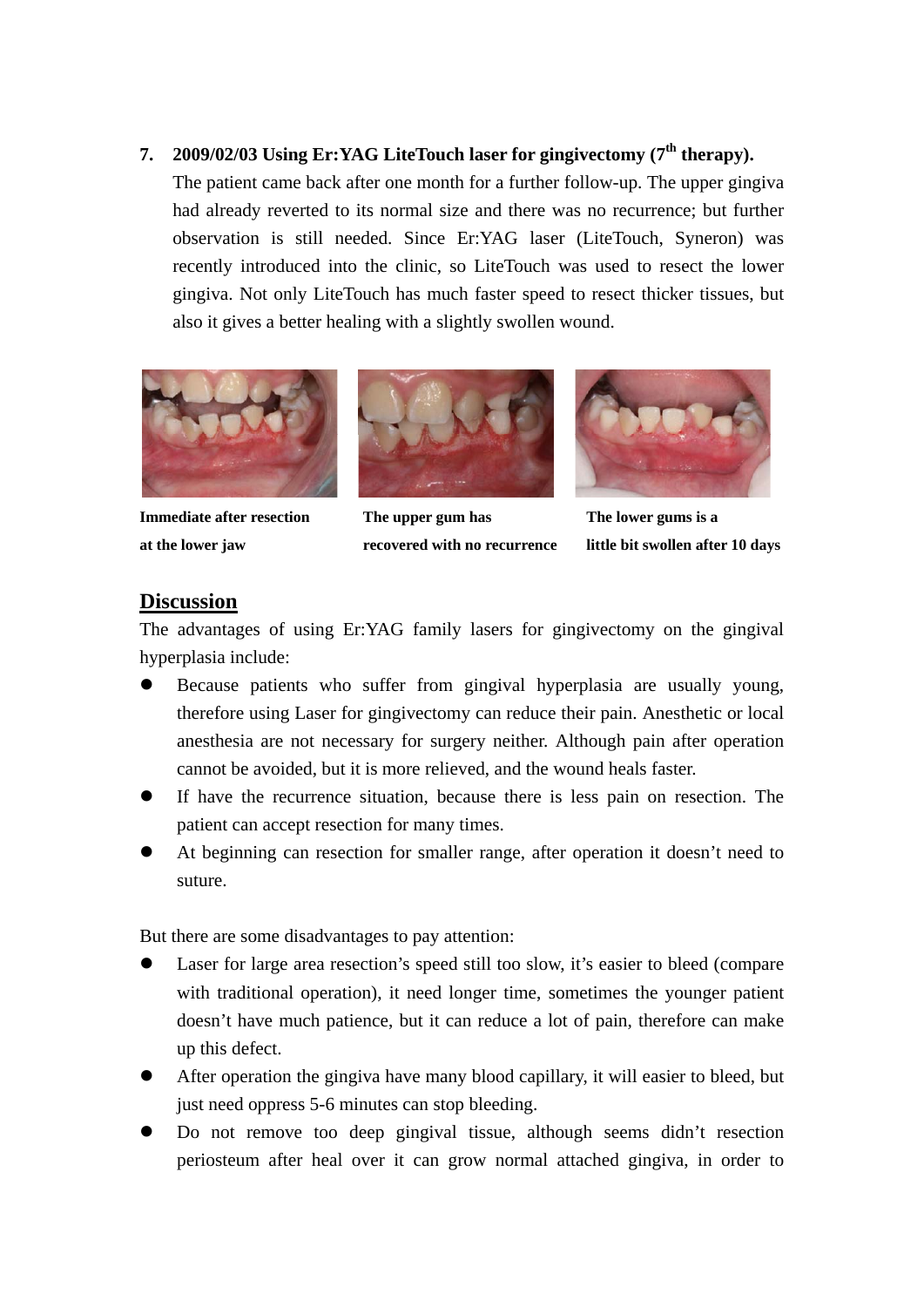prevent lost of the normal attached gingiva after healing, we can resection for many times avoid to resection too deep, and also can reduce the pain, the heal over spped faster.

In this case we found that the under eruption permanent teeth (the crown doesn't show over than 3/4), after resection it still has recurrence of gingival hyperplasia (e.g. the 22 teeth of this case), therefore we suggestion that doing the laser gingivectomy after the permanent tooth complete eruption. But it will has another question if resection too late it is easy to make the teeth pushing and make the dentition malocclusion or crowding, therefore we only can resection when the tooth still in eruption, if the dentition irregularity wait for all permanent teeth erupted that we do the orthodontic therapy, because of the permanent teeth eruption it will have the recurrence, that's why the time will be longer for the permanent teeth totally erupted, and also do the orthodontic therapy, the whole therapy will longer than 5-6 years, the patient need the patience.

 After resection operation the wound will large, therefore will have the swelling condition. Sometimes it will show the granulation tissue, but of didn't fine the recurrence condition and swelling condition and granulation tissue will disappear and gingiva heal to normal size after a pirior of time, therefore if after operation still have the swelling situation, don't need to do the operation again immediately, wait and observe 3-6 months to see the swelling situation recurrence or not to decide do the operation again or not.

 Besides the wound after the operation also need to pay more attention, it is not only use medicine to relief the pain, but also very important to clean the wound, give the Chlorhexidine 0.2% and rinse the mouth after the meals (the teeth part still need to use toothbrush to clean), or it will give rise to gums inflammation or wound inflammation, significant increase in recurrence rate after healing (such as chronic swollen gums), even healing well, the gum cleaning also need to do well, or it will give rise to Gingival inflammation, and it still have gingival hyperplasia recurrence condition again, we need to notice is, usually this kind of patients because of gingival hyperplasia cover the surface of teeth, the teeth didn't has self-cleaning function, therefore the cleaning will more difficult compare with other normal people, so we need to focus on the important of cleaning to patient and their family, or the treatment effect won't be good, in addition if the patient had bad occlusal habits (such as mouth breath, bite the finger) we need to treatment together.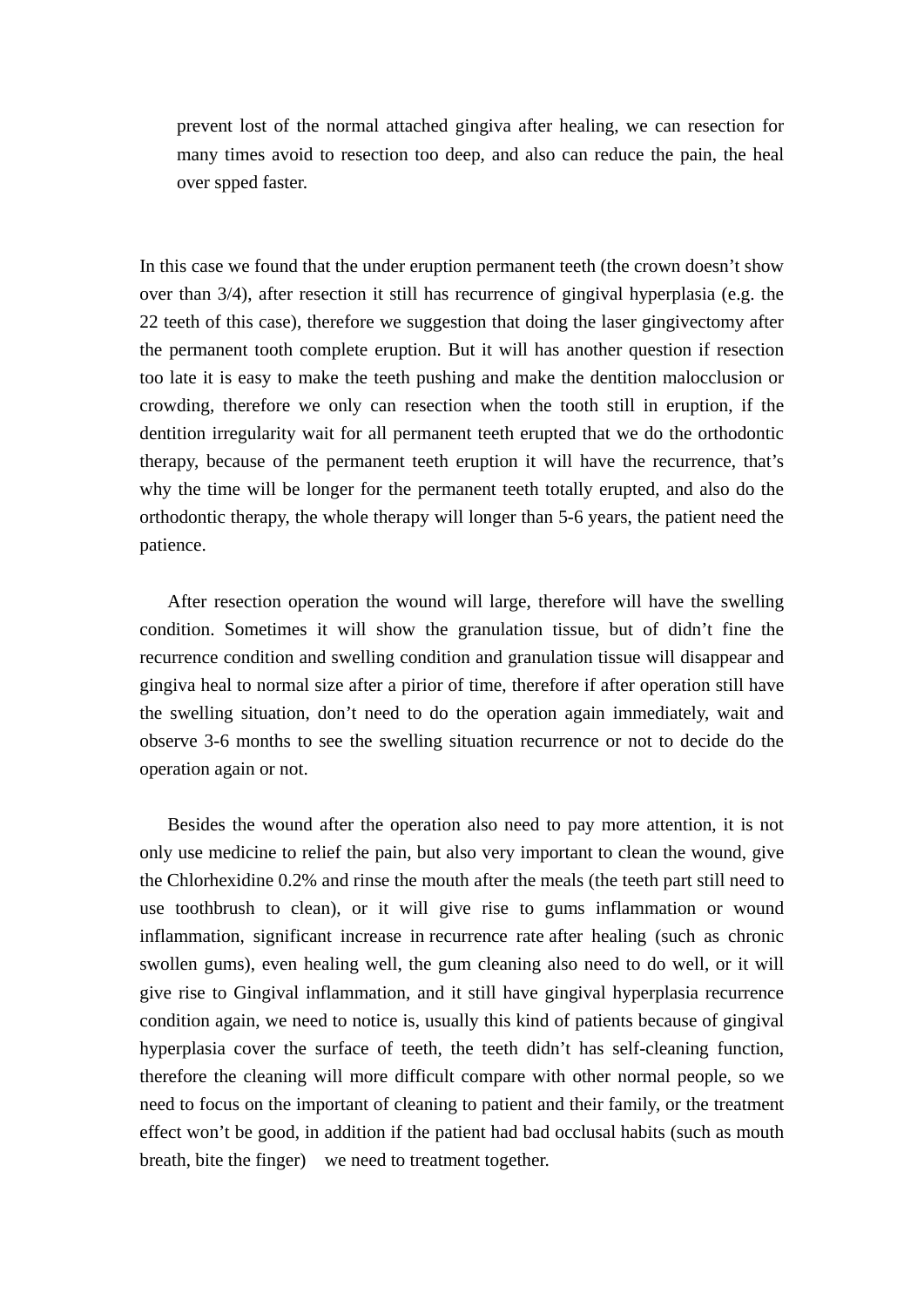#### **Conclusion**

For congenital gingival hyperplasia patients, it is a good option to use Er:YAG or Er,Cr:YSGG laser to perform gingival hyperplasia resection. But attention should be paid to recurrence and resection of too much keratinized gingiva. After operation, wound should be well taken care and orthodontic treatment for teeth malalignment may be required in the future. Patients should follow up with treatment for long term, and pay attention to systemic diseases.

#### **Reference**

- 1. 關學婉,口腔病理學,p22-23,p380-383,1976
- 2. Gingival overgrowth in a child with arthrogryposis treated with a Er, Cr:YSGG laser: a case report. Soares FM, Tarver EJ, Bimstein E, Shaddox LM, Bhattacharyya I. Pediatr Dent. 2009 Jan-Feb;31(1):8-13.
- 3. Removal of hyperplastic lesions of the oral cavity. A retrospective study of 128

cases. Tamarit-Borrás M, Delgado-Molina E, Berini-Aytés L, Gay-Escoda C.

Med Oral Patol Oral Cir Bucal. 2005 Mar-Apr;10(2):151-62. English, Spanish.

- 4. Case report. Use of an argon laser to treat drug-induced gingival overgrowth. Mattson JS, Blankenau R, Keene JJ. J Am Dent Assoc. 1998 Jan;129(1):78-83.
- 5. Primary generalized and localized hypertrichosis in children. Vashi RA, Mancini AJ, Paller AS. Arch Dermatol. 2001 Jul;137(7):877-84. Review.
- 6. Eversole LR, Rizoiu I, Kimmel AI. Pulpal response to cavity preparation by an erbium, chromium:YSGG laser-powered hydrokinetic system. J Am Dent Assoc. 1997 Aug;128(8):1099-106.
- 7.Rizoiu I, Kohanghadosh F, Kimmel AI, Eversole LR. Pulpal thermal responses to an erbium, chromium:YSGG pulsed laser hydrokinetic system. Oral Surg Oral Med Oral Pathol Oral Radiol Endod. 1998 Aug;86(2):220-3.
- 8.Midda M, Renton-Harper P. Lasers in dentistry. Br Dent J. 1991 May 11;170(9):343-6.
- 9.Dental associations, FDA question safety of lasers on hard tissues. J Am Dent Assoc. 1991 Oct;122(10):12.
- 10.Parker S. Laser regulation and safety in general dental practice.Br Dent J. 2007 May 2;202(9):523-32.
- 11.Piccione PJ. Dental laser safety. Dent Clin North Am. 2004 Oct;48(4):795-807.
- 12.Magid KS, Strauss RA. Laser use for esthetic soft tissue modification. Dent Clin

North Am. 2007 Apr; 51(2): 525-45, xi.